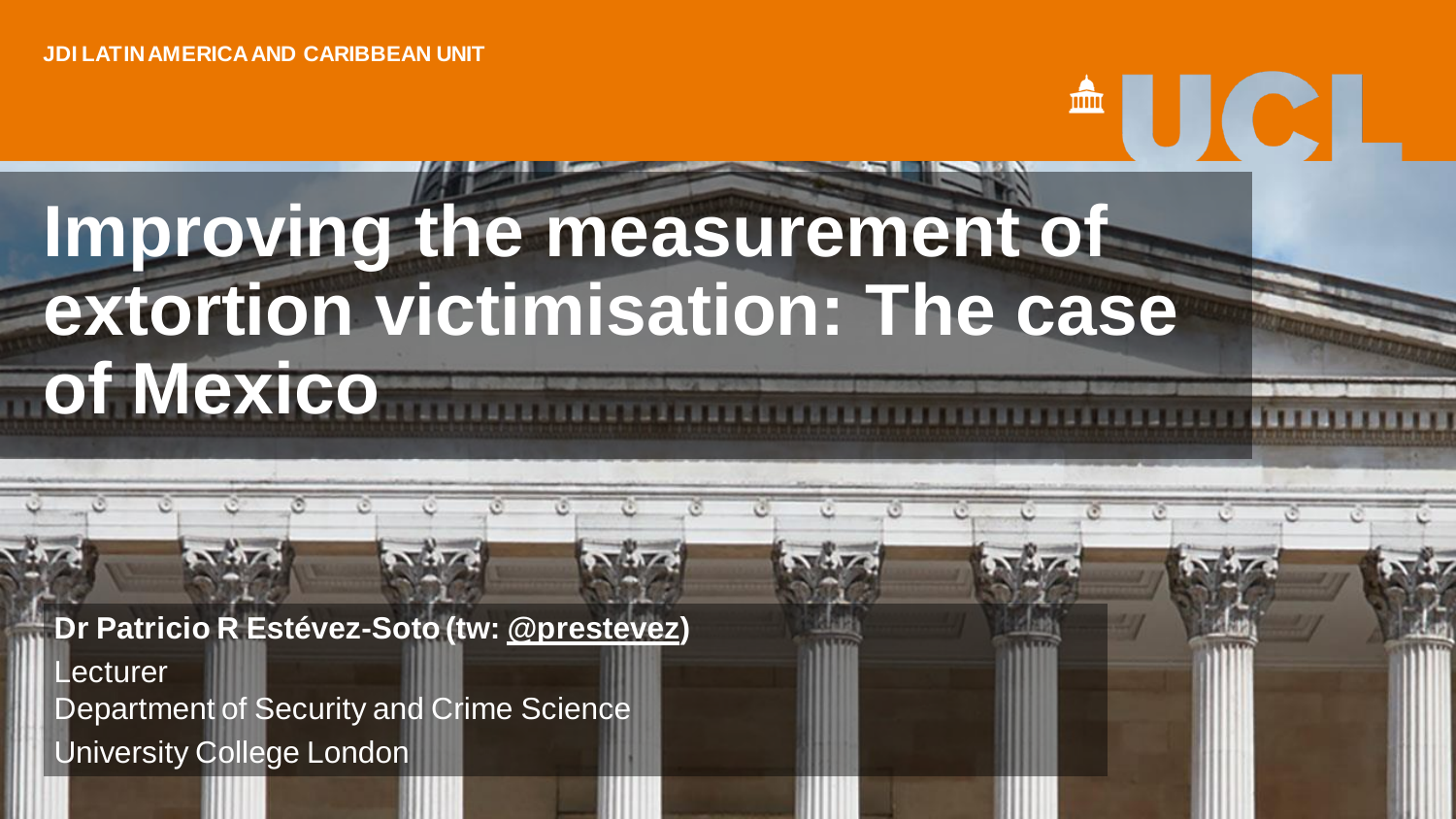# **Outline**

- 1. The problem of extortion
- 2. Measuring extortion victimisation
- 3. Types of extortion
- 4. Flawed measurements, and how to improve them
- 5. Concluding remarks

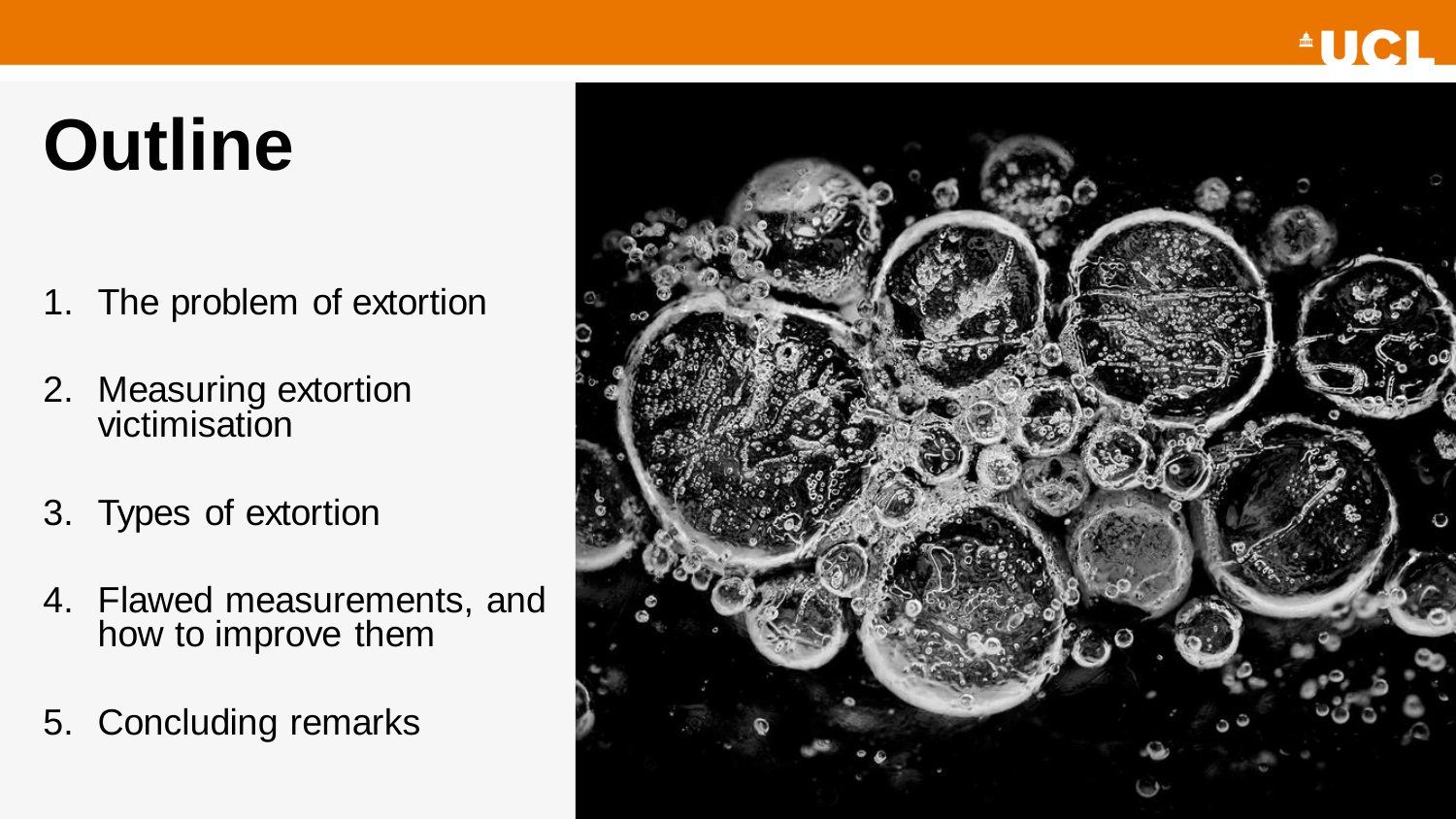# **The problem of extortion**

- The "quintessential" organised crime activity
- Obvious example of OC infiltration of the legal economy
- Economic, political and social implications
- Endemic extortion tied to extra-legal governance

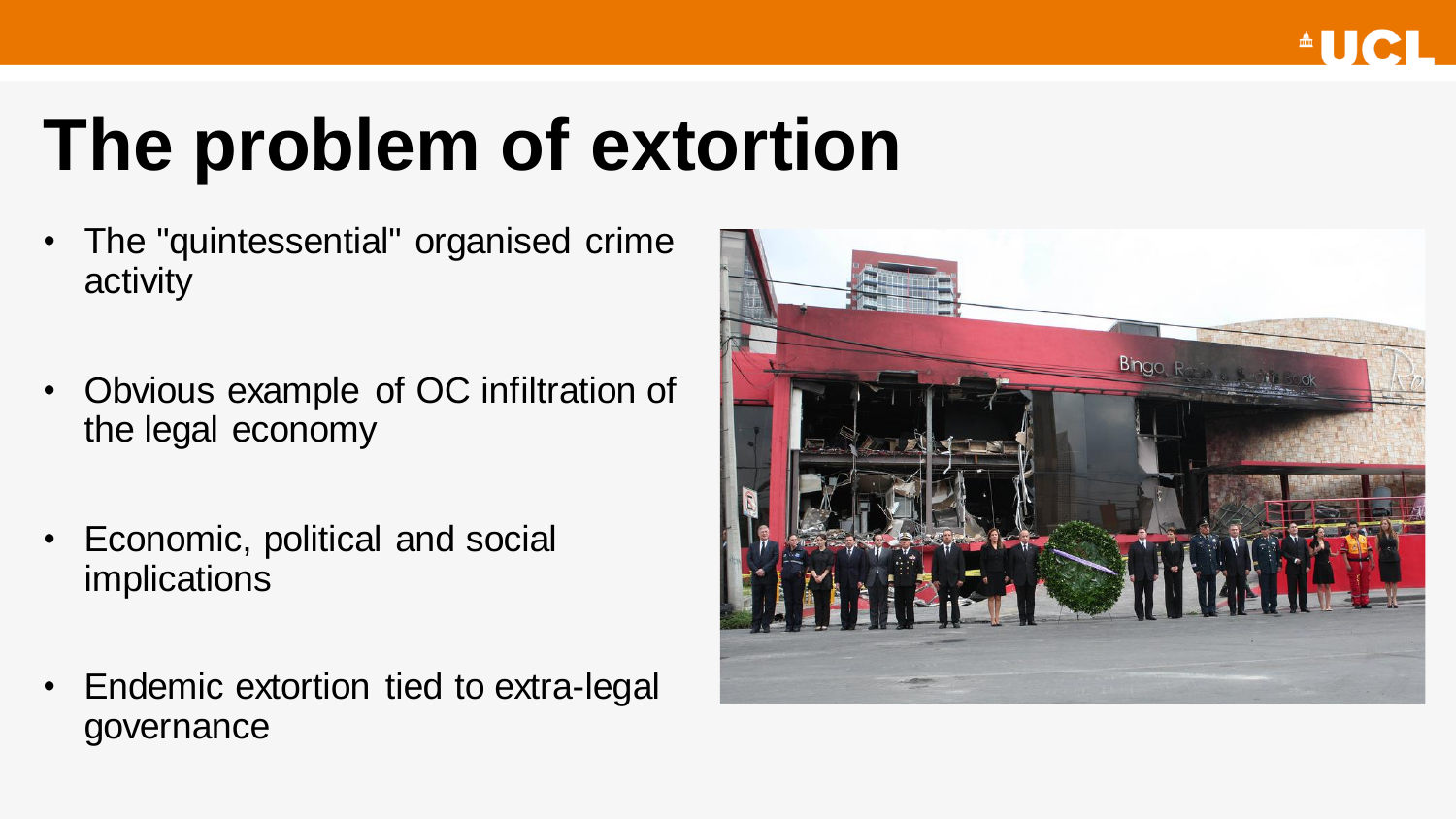## **Measuring extortion victimisation in Mexico**

- Administrative records not reliable: large *dark figure*, no info on victim type
- Two victim surveys
	- Households (ENVIPE)
	- Businesses (ENVE)
- Recent research\* suggests extortion concentrates on a few chronic victims.

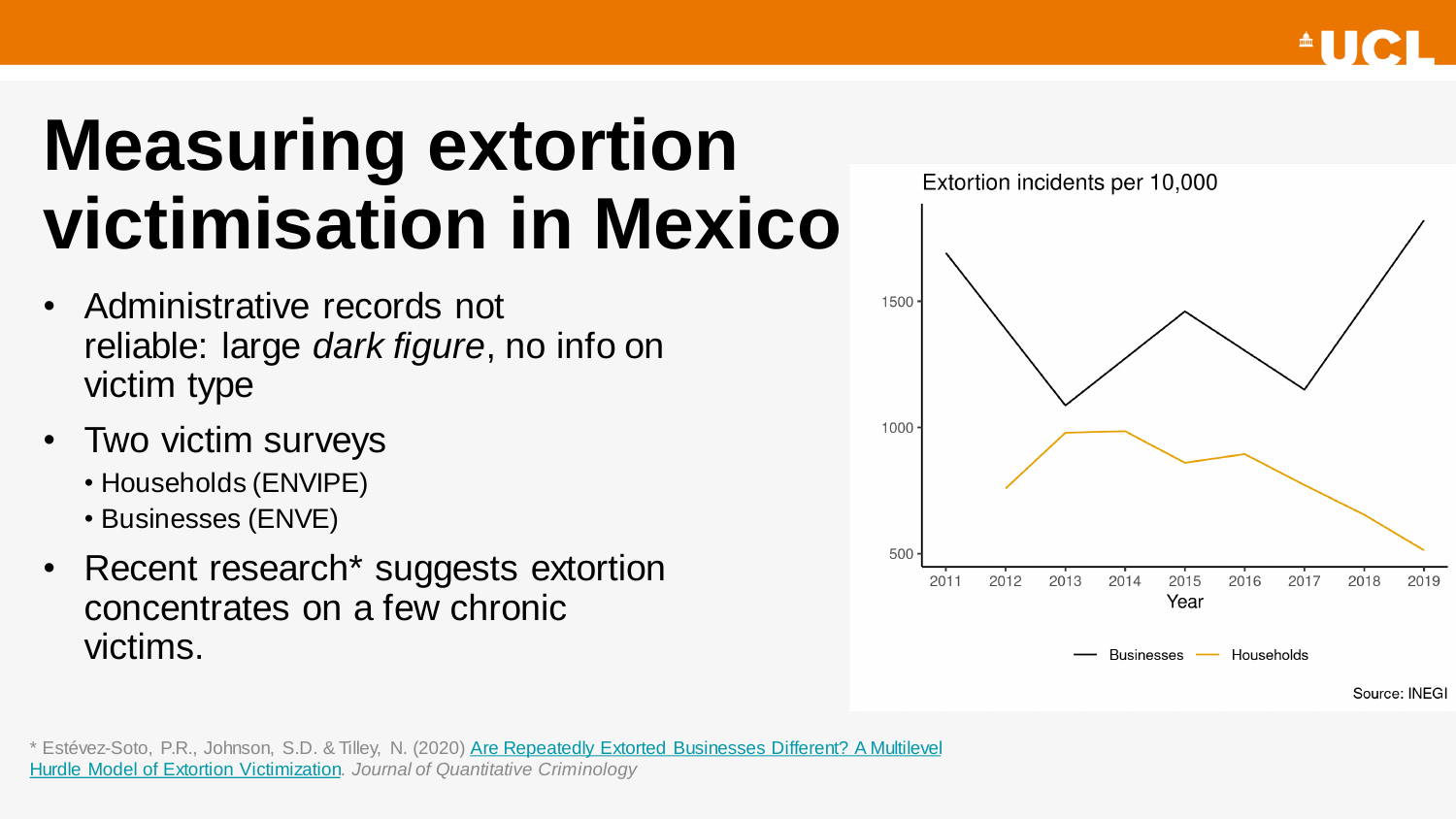# **What kind of extortion?**

- Two types of extortion in Mexico:
	- Remote (telephone) extortion
	- In person extortion (*cobro de piso*)
- Extortion types have different:
	- Concentration patterns\*
	- Risk factors\*
	- Success rates\*\*
	- Modus operandi



Source: INEGI

[\\* Estévez-Soto, PR. \(2020\) Organised crime and repeat victimisation: Modelling victimisation patterns against](https://discovery.ucl.ac.uk/id/eprint/10090180/)  Mexican businesses. Doctoral thesis (Ph.D), UCL (University College London) \*\* Estévez-Soto, P. R. (2021). Determinants of Extortion Compliance: Empirical Evidence From a Victimization Survey. *The British Journal of Criminology*.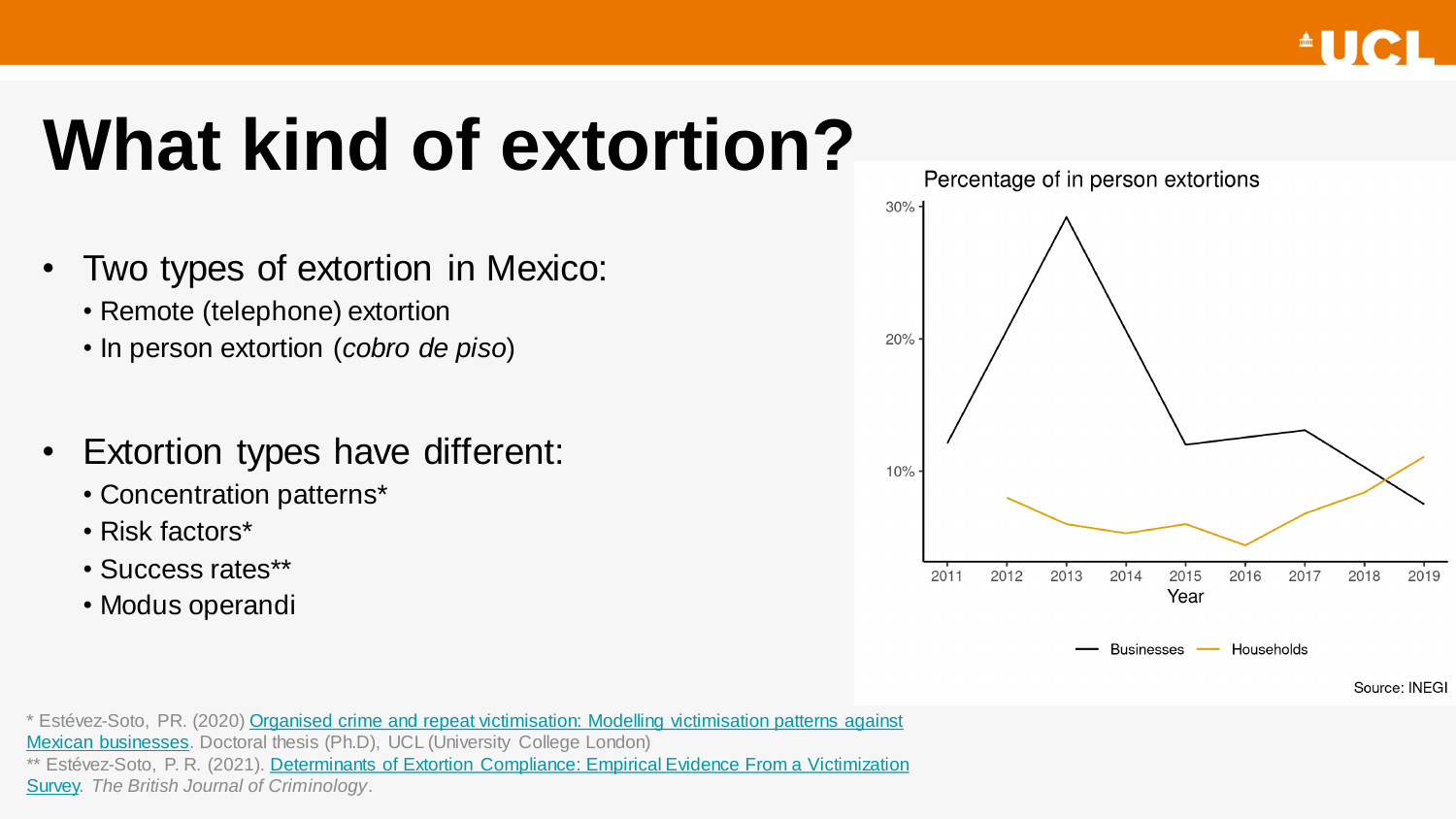## **Flawed measurements of extortion, and how to improve them**

- Extortion types are combined in the screening stage (capturing prevalence and incidence)
- More details are captured in the victim forms, but these are capped
- Cannot reliably estimate the incidence (and concentration) of remote and in person extortion
- Remote and in person extortion should be considered as **different crimes**
- Each should have it's question in the screening stage, and specific victim forms
- Keep original question for a few sweeps to assess how series is affected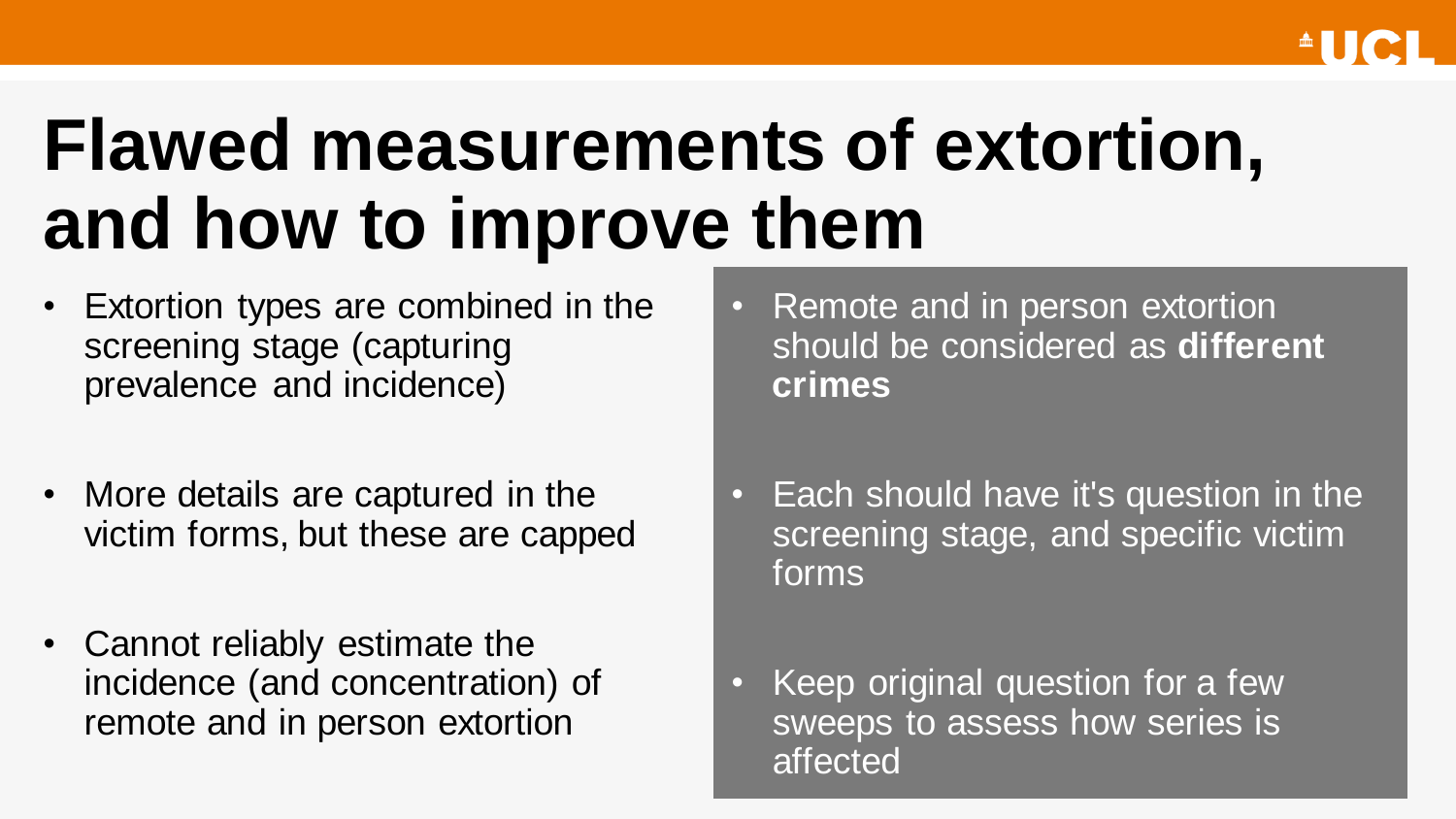

# **Concluding remarks**

- To prevent crime, we must understand the opportunity structures that underpin them
- Aggregating different extortion types implies assuming that remote and in person extortions are fuelled by the same opportunity structures
- Empirical evidence strongly refutes such assumption
- The distinctions between remote and in person extortion need to be incorporated into measurement instruments (including victim surveys and administrative statistics) and crime prevention policies.